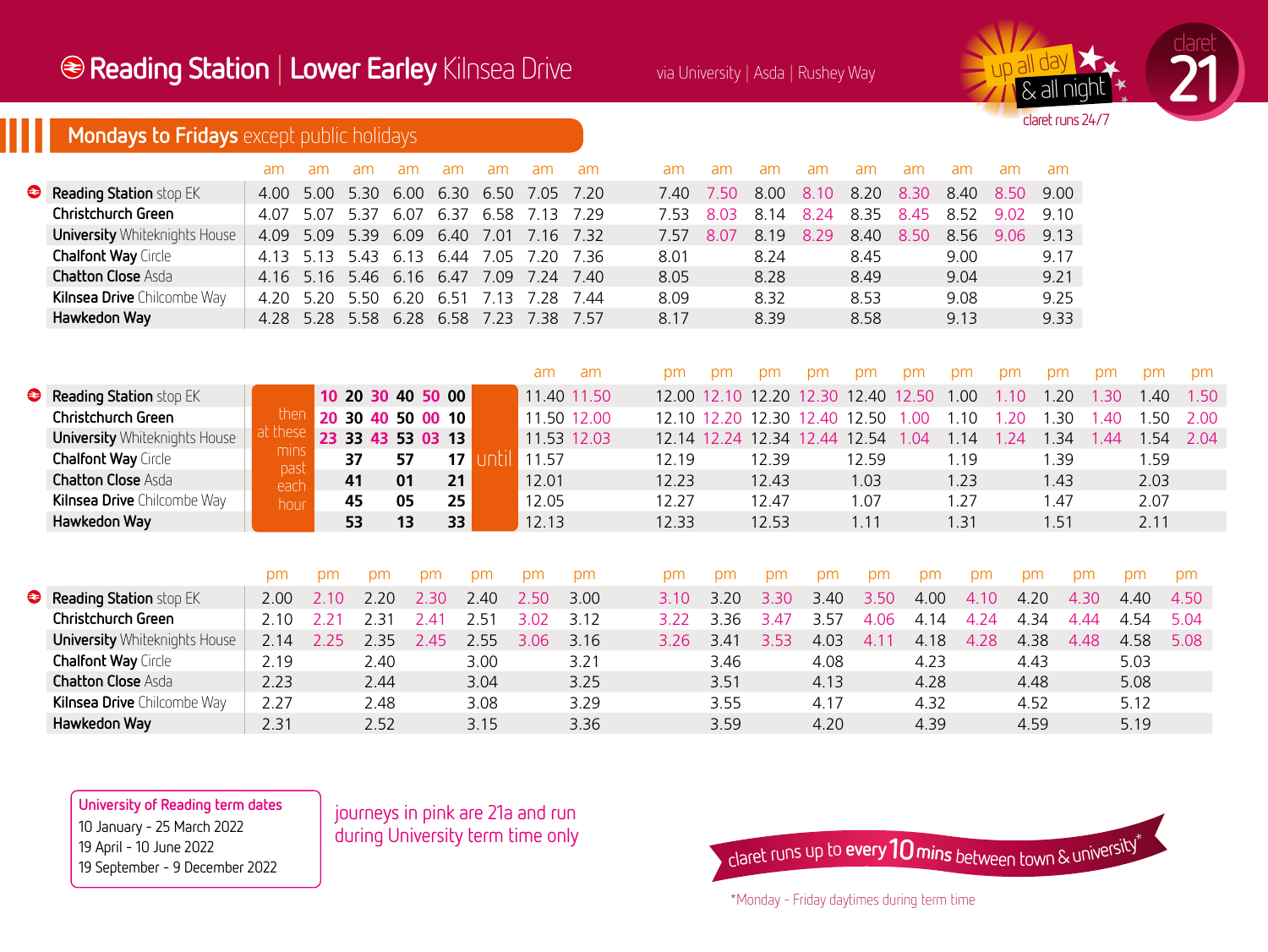

### **Mondays to Fridays** except public holidays continued

|                                      | om   | om        | DM                                      | om | pm.                           | pm. | <b>DIN</b> | .pm | pm      |       | om          | om   | DMI  | om   | DM   | om                                      | DIII | DM | рm                            | am |
|--------------------------------------|------|-----------|-----------------------------------------|----|-------------------------------|-----|------------|-----|---------|-------|-------------|------|------|------|------|-----------------------------------------|------|----|-------------------------------|----|
| <b>B</b> Reading Station stop EK     |      |           | 5.00 5.10 5.20 5.30 5.40 5.50 6.00 6.20 |    |                               |     |            |     | 640 700 |       | 7 30        | 8.00 | 8.30 | 9.00 |      | 9.30 10.00 10.30 11.00 11.30 12.00      |      |    |                               |    |
| Christchurch Green                   |      | 5.14 5.24 |                                         |    | 5.34 5.44 5.54 6.04 6.11 6.31 |     |            |     | 651 710 |       | 7 40        | 8.10 | 8.40 | 9.09 |      | 9.39 10.08 10.38 11.08 11.38 12.07      |      |    |                               |    |
| <b>University</b> Whiteknights House |      | 5.18 5.28 | 5.38 5.48 5.58 6.08 6.15 6.35           |    |                               |     |            |     | 655 713 |       | 743         | 8.13 | 843  | 9.12 |      | 9.42 10.11 10.41 11.11 11.41 12.10      |      |    |                               |    |
| <b>Chalfont Way Circle</b>           | 5.23 |           | 5.43                                    |    | 6.03                          |     | 6.20 6.40  |     | 700 718 |       | 7 48        | 8.17 | 8.47 | 9.16 |      | 9.46 10.15 10.45 11.15 11.45 12.14      |      |    |                               |    |
| <b>Chatton Close Asda</b>            | 5.28 |           | 5.48                                    |    | 6.08                          |     | 6.25 6.45  |     |         |       | 705 722 752 | 8.21 | 8.51 |      |      | 9.20 9.50 10.18 10.48 11.18 11.48 12.17 |      |    |                               |    |
| <b>Kilnsea Drive</b> Chilcombe Way   | 5.32 |           | 5.52                                    |    | 6.12                          |     | 6.29 6.49  |     | 7.09    | 76.   | 756         | 825  | 855  | 9.24 |      | 9.54 10.22 10.52 11.22 11.52 12.21      |      |    |                               |    |
| Hawkedon Way                         | 5.39 |           | 5.59                                    |    | 6.19                          |     | 6.39 7.03  |     |         | - 733 | 8.03        | 8.29 | 8.59 | 9.27 | 9.57 |                                         |      |    | 10.27 10.57 11.27 11.57 12.27 |    |

|   |                                      | am | am             | am |
|---|--------------------------------------|----|----------------|----|
| € | Reading Station stop EK              |    | 1.00 2.00 3.00 |    |
|   | Christchurch Green                   |    | 1.07 2.07 3.07 |    |
|   | <b>University</b> Whiteknights House |    | 1.10 2.10 3.10 |    |
|   | <b>Chalfont Way Circle</b>           |    | 1.14 2.14 3.14 |    |
|   | <b>Chatton Close Asda</b>            |    | 1.17 2.17 3.17 |    |
|   | <b>Kilnsea Drive</b> Chilcombe Way   |    | 1.21 2.21 3.21 |    |
|   | Hawkedon Way                         |    | 1.27 2.27 3.27 |    |

**University of Reading term dates** 10 January - 25 March 2022 19 April - 10 June 2022 19 September - 9 December 2022

journeys in pink are 21a and run during University term time only

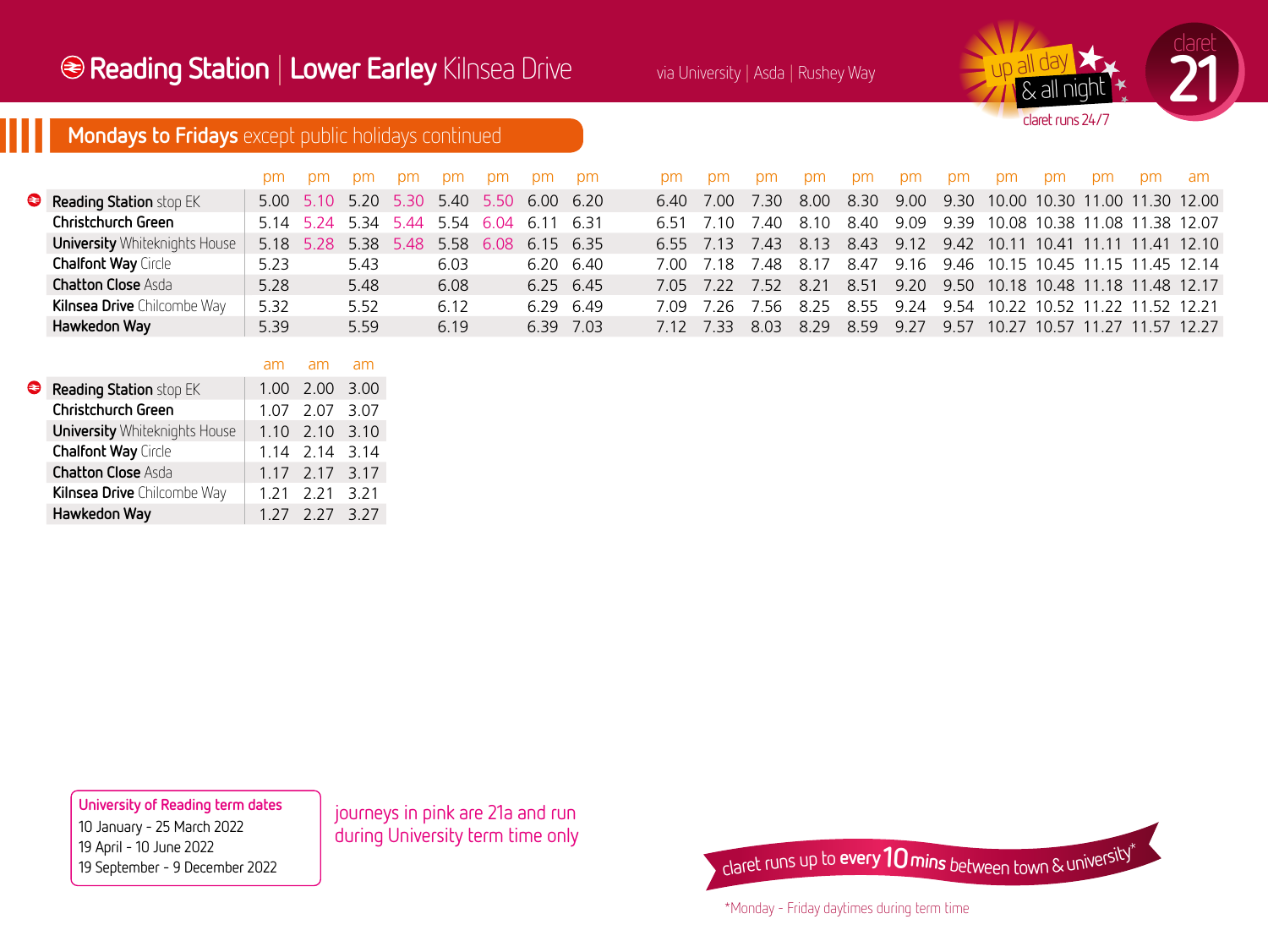# **Reading Station | Lower Earley** Kilnsea Drive via University | Asda | Rushey Way



# **Saturdays**

|                                      | am   | am   | am   | am   | am   | am          | am    | am          |       | am    | pm                | pm                      | pm   |       | рm   | pm   | pm             | ma   | pm   |
|--------------------------------------|------|------|------|------|------|-------------|-------|-------------|-------|-------|-------------------|-------------------------|------|-------|------|------|----------------|------|------|
| Reading Station stop EK              | 4.00 | 5.00 | 6.00 | 6.30 | 7.00 | 7.20        | 7.40  | 8.00        |       |       |                   | 11.40 12.00 12.20 12.40 |      |       | 5.40 | 6.00 | 6.20           | 6.40 | 7.00 |
| Christchurch Green                   | 4.07 | 5.07 | 6.07 | 6.37 | 7.09 | 7.29        | 7.49  | 8.10        | then  |       |                   | 11.50 12.11 12.31 12.51 |      | :her  | 5.52 | 6.11 | 6.31           | 6.51 | 7.10 |
| <b>University</b> Whiteknights House | 4.09 | 5.10 | 6.10 | 6.40 | 7.12 | 7.32        | 7.52  | 8.13        | everv |       |                   | 11.53 12.15 12.35 12.55 |      | ever  | 5.56 | 6.15 | 6.35 6.55 7.13 |      |      |
| <b>Chalfont Way Circle</b>           | 4.13 | 5.14 | 6.14 | 6.44 | 7.16 | 7.36        | 7.56  | 8.18        | 20    |       | 11.58 12.20 12.40 |                         | 1.00 | 20    | 6.01 | 6.20 | 6.40           | 7.00 | 7.18 |
| <b>Chatton Close Asda</b>            | 4.16 | 5.17 | 6.18 | 6.48 | 7.20 | 7.40        | 8.00  | 8.22        | mıns  |       |                   | 12.02 12.24 12.44       | 1.04 | mıns  | 6.05 | 6.24 | 6.44           | 7.04 | 7.22 |
| <b>Kilnsea Drive</b> Chilcombe Way   | 4.20 | 5.21 | 6.22 | 6.52 | 7.24 | 7.44        | 8.04  | 8.26        | untı  |       | 12.06 12.28 12.48 |                         | 1.08 | until | 6.09 | 6.28 | 6.48           | 7.08 | 7.26 |
| Hawkedon Way                         | 4.27 | 5.28 | 6.28 | 6.58 | 7.30 | 7.50        | 8.12  | 8.35        |       |       |                   | 12.15 12.35 12.55 1.15  |      |       | 6.15 | 6.35 | 7.03           |      | 7.33 |
|                                      | pm   | рm   | pm   | pm   | pm   | pm          | pm    | pm          | pm    | am    | am                | am                      | am   |       |      |      |                |      |      |
| Reading Station stop EK              | 7.30 | 8.00 | 8.30 | 9.00 | 9.30 | 10.00       | 10.30 | 11.00       | 11 30 | 12.00 | 1.00              | 2.00                    | 3.00 |       |      |      |                |      |      |
| Christchurch Green                   | 7.40 | 8.10 | 8.40 | 9.09 | 9.39 | 10.08       | 10.38 | 11.08       | 11.38 | 12.07 | I.O7              | 2.07                    | 3.07 |       |      |      |                |      |      |
| <b>University</b> Whiteknights House | 7.43 | 8.13 | 8.43 | 9.12 | 9.42 | 10.11       | 10.41 | 11.11       | 11 41 | 12.10 | 1.10              | 2.10                    | 3.10 |       |      |      |                |      |      |
| <b>Chalfont Way Circle</b>           | 7.48 | 8.17 | 8.47 | 9.16 | 9.46 | 10.15       | 10.45 | 11.15       | 11.45 | 12.14 | 1 14              | 2.14                    | 3.14 |       |      |      |                |      |      |
| <b>Chatton Close Asda</b>            | 7.52 | 8.21 | 8.51 | 9.20 | 9.50 | 10.18 10.48 |       | 11.18 11.48 |       | 12.17 | 1.17              | 2.17                    | 3.17 |       |      |      |                |      |      |
| Kilnsea Drive Chilcombe Way          | 7.56 | 8.25 | 8.55 | 9.24 | 9.54 | 10.22       | 10.52 | 11.22       | 11 52 | 2.21  | - 21              | 2.21                    | 3.21 |       |      |      |                |      |      |
| Hawkedon Wav                         | 8.03 | 8.29 | 8.59 | 9.27 | 9.57 | 10.27       | 10.57 | 11.27       | 11.57 | 12.27 | 1.27              | 2.27                    | 3.27 |       |      |      |                |      |      |

## **Sundays & public holidays**

|                                      | am   | am   | am    | am   | am   | am   | am   | am   | am    | am                | am                                  | am                | am    | pm    |       | рm   | pm   |       |
|--------------------------------------|------|------|-------|------|------|------|------|------|-------|-------------------|-------------------------------------|-------------------|-------|-------|-------|------|------|-------|
| Reading Station stop EK              | 4.00 | 5.00 | 6.00  | 7.00 | 8.00 | 8.30 | 9.00 | 9.30 | 10.00 | 10.30             | 11.00                               | .20               | .40   | 12.00 |       | 1.40 | 2.00 |       |
| Christchurch Green                   | 4.07 | 5.07 | 6.07  | 7.07 | 8.07 | 8.37 | 9.07 | 9.37 |       | 10.08 10.38 11.08 |                                     | 11 29             | 49    |       | then  | .50  | 212  | then  |
| <b>University</b> Whiteknights House | 4.09 | 5.09 | 6.10  | 7.10 | 8.10 | 8.40 | 9.10 | 9.40 |       | 10.11 10.41 11.11 |                                     | 11.32 11.52 12.14 |       |       | every | .54  | 2.16 | every |
| <b>Chalfont Way Circle</b>           | 4.13 | 513  | 6.14  | 7.14 | 8.14 | 8.44 | 9.14 | 9.44 |       |                   | 10.15 10.45 11.15 11.36 11.56 12.18 |                   |       |       | 20    | .58  | 2.21 | 20    |
| <b>Chatton Close Asda</b>            | 4.16 | 5.16 | 6.18  | 7.18 | 8.18 | 8.48 | 9.18 | 9.48 |       |                   | 10.19 10.49 11.19 11.40 12.00 12.22 |                   |       |       | mins  | 2.02 | 2.26 | mins  |
| Kilnsea Drive Chilcombe Way          | 4.19 | 5.19 | 6.22  | 7.22 | 8.22 | 8.52 | 9.22 | 9.52 |       |                   | 10.23 10.53 11.23 11.44 12.04 12.26 |                   |       |       | until | 2.06 | 2.30 | until |
| Hawkedon Way                         | 4.27 | 5.27 | 6.28  | 7.28 | 8.28 | 8.58 | 9.27 | 957  | 10.31 | 11.01 11.31       |                                     | 11.51             | 12.11 | 12 31 |       | 2.11 | 2.35 |       |
|                                      | pm   | pm   |       | pm   | pm   | pm   | pm   | pm   | am    | pm                | pm                                  | pm                | am    | am    | am    | am   |      |       |
| Reading Station stop EK              | 4.40 | 5.00 |       | 6.40 | 7.00 | 7.30 | 8.00 | 8.30 | 9.00  | 9.30              | 10.00                               | 11.00             | 12 NO | 1.00  | 2.00  | 3.00 |      |       |
| Christchurch Green                   | 4.52 | 5.10 | then  | 650  | 10 י | 7.40 | 8.09 | 8.39 | 9.09  | 9.39              | 10.08                               | 11.08             | 12 OZ | 1.07  | 2.07  | 3.07 |      |       |
| <b>University</b> Whiteknights House | 4.56 | 5.14 | every | 6.54 | 7.13 | 7.43 | 8.12 | 8.42 | 9.12  | 9.42              | 10.11                               | 11 11             | 12.10 | 1.10  | 2.10  | 3.10 |      |       |
| <b>Chalfont Way Circle</b>           | 5.01 | 5.19 | 20    | 6.59 | 7.18 | 7.48 | 8.16 | 8.46 | 9.16  | 946               | 10.15                               | 15<br>11          | 12.14 | -14   | 2 14  | 3.14 |      |       |
| <b>Chatton Close Asda</b>            | 5.06 | 5.23 | mins  | 7.03 | 7.22 | 7.52 | 8.20 | 8.50 | 9.20  | 9.50              | 10.18                               | 11.18             | 12.17 | 1.17  |       | 3.17 |      |       |
| <b>Kilnsea Drive</b> Chilcombe Way   | 5.10 | 5.27 | until | 7.07 | 7.26 | 7.56 | 8.24 | 8.54 | 9.24  | 9.54              | 10.22                               | 11.22             | 12.21 | 1.21  | 2.21  | 3.21 |      |       |
| Hawkedon Way                         | 5.15 | 5.33 |       | 7.10 | 7.31 | 8.01 | 8.31 | 9.01 | 9 2 7 | 957               | 10.27                               | 11 27             | 12.27 | 1.27  | 2.27  | 3.27 |      |       |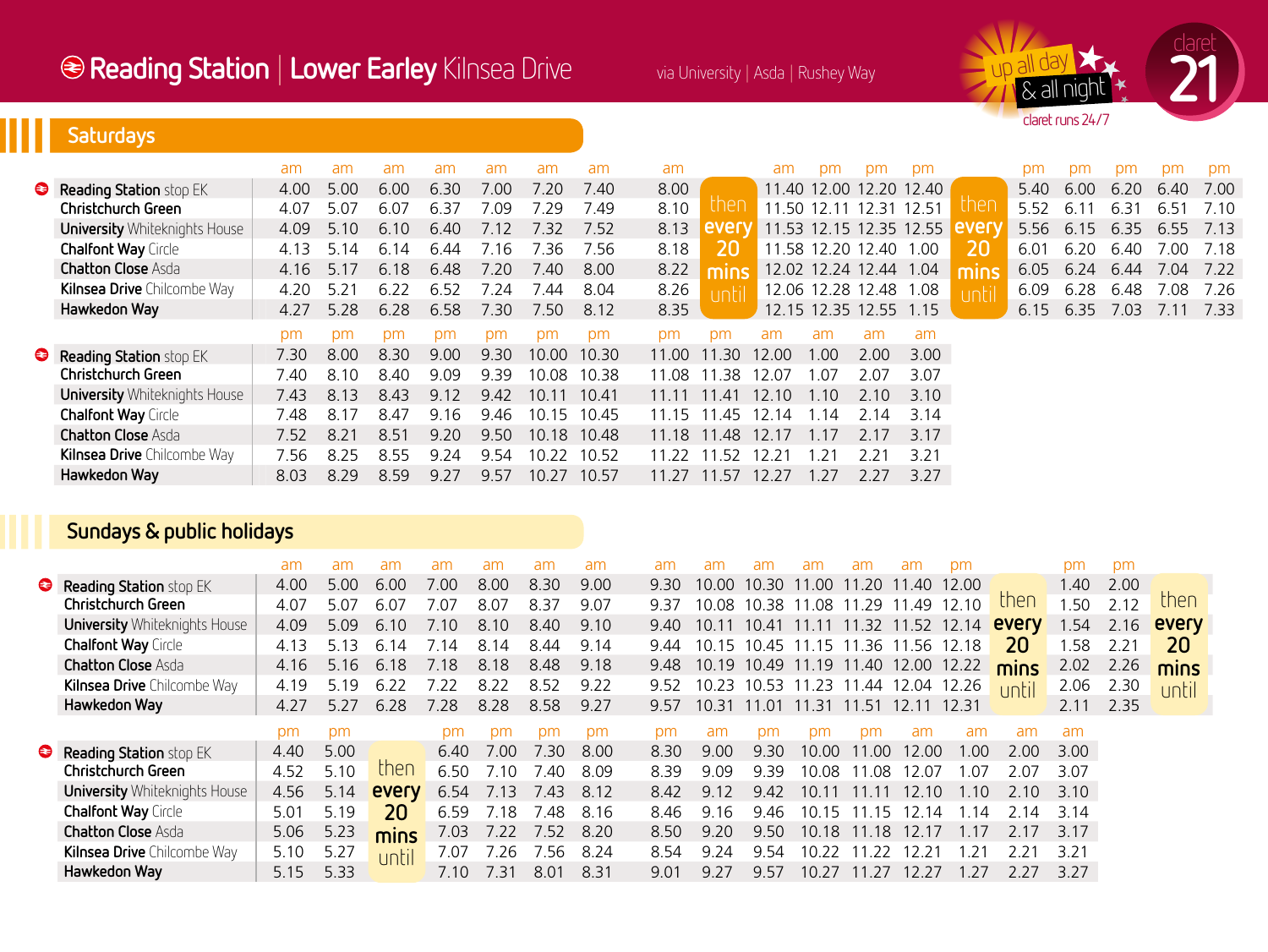# **Lower Earley** Kilnsea Drive |  $\bigcirc$  **Reading Station** via Rushey Way | Asda | University



**Mondays to Fridays** except public holidays

|                                    | am    | am      | am                       | am   | am   | am    | am    | am          | am   | am   | am   | am   | am    | am   | am   | am   | am  | am    |
|------------------------------------|-------|---------|--------------------------|------|------|-------|-------|-------------|------|------|------|------|-------|------|------|------|-----|-------|
| <b>Kilnsea Drive</b> Chilcombe Way |       |         | 4.25 5.25 5.55 6.25 6.55 |      |      | 7.20  | - 733 |             | 7.53 |      | 8.13 |      | 8.35  | 8.54 |      | 9.09 |     | 9.30  |
| Hawkedon Way                       | 4 28. | 528     | 5.58                     | 6.28 | 6.58 | 7 23  | 738   |             | 7.57 |      | 8.17 |      | 8.39  | 8.58 |      | 9.13 |     | 9.33  |
| <b>Chatton Close Asda</b>          | 4 31  | 533     | 6.03                     | 634  | 7.04 | 7 2 9 | 7 44  |             | 8.03 |      | 8.23 |      | 845   | 9.04 |      | 9.19 |     | 9.38  |
| <b>Chalfont Way Circle</b>         |       | 434 537 | 6.07                     | 6.38 | 7.08 | 7 34  | 750   |             | 8.09 |      | 8.29 |      | 8.50  | 9.09 |      | 9.24 |     | 9.42  |
| <b>University</b> Chancellors Way  | 438   | -5.41   | 6 1 1                    | 6.43 | 713  | 7 41  | 757   | 8.12        | 8.16 | 8.32 | 837  | 8.52 | 8.57  | 9.16 | 9.21 | 9 31 | 939 | 949   |
| Christchurch Green                 | 4.40  | -5.43   | 6.13                     | 645  | '15  | 43 ז  | 8.00  | 8 15        | 8.19 | 8.34 | 8.40 | 8.54 | 8.59  | 9.18 | 9.23 | 933  | 941 | 951   |
| Reading Station stop EK            | 4.50  | 553     | 623                      | 657  | 7 27 | 7 56. | 8.16  | <b>R</b> 31 | 836  | 848  | 8.56 | 9.08 | 9 1 3 | 9.32 | 9.37 | 947  |     | 10.05 |

|                                    |                 |                   |    |    | pm    | pm   | pm   | рm  | pm   | pη  | pm    | nn | рm   | nm  | om   |      | рm   | pm      |
|------------------------------------|-----------------|-------------------|----|----|-------|------|------|-----|------|-----|-------|----|------|-----|------|------|------|---------|
| <b>Kilnsea Drive</b> Chilcombe Way | then            | 50                | 10 | 30 | 12.50 |      | 0.08 |     | 1.28 |     | 1.48  |    | 2.08 |     | 2.28 |      | 2.49 |         |
| Hawkedon Way                       |                 | 53                | 13 | 33 | 12.53 |      |      |     | .31  |     | 1.51  |    | 2.11 |     | 2.31 |      | 2.52 |         |
| <b>Chatton Close Asda</b>          | :hese           | 58                | 18 | 38 | 12.58 |      | 1.16 |     | 1.36 |     | 1.56  |    | 2.16 |     | 2.36 |      | 2.57 |         |
| <b>Chalfont Way Circle</b>         | mıns            | 02                | 22 | 42 | .02   |      | . 20 |     | .40  |     | 2.00  |    | 2.20 |     | 2.40 |      | 3.01 |         |
| <b>University</b> Chancellors Way  | D <sub>as</sub> | 59 09 19 29 39 49 |    |    | .09   | .18  | 28   | -38 | 48   | -58 | 2 U S |    | 2 28 | -38 | 248  | 2 58 | 3.09 | $-3.19$ |
| Christchurch Green                 | eac             | 01 11 21 31 41 51 |    |    |       |      |      |     | 5    |     |       |    |      |     | 5    |      |      | 3.23    |
| <b>Reading Station stop EK</b>     | hou             | 15 25 35 45 55 05 |    |    | .25   | - 35 | 45   |     | ገ በ5 |     | っち    |    | 45   |     | 3.05 | 3.16 |      | 3.42    |

|                                    | рm   | pm   | DM   | DIT  | рm    | <b>DITI</b> | pm   | рm   | pm   | pm | DM   | DM    | ЭĦ   | DM    | DM   | рm   | рm    | рm   | pm   |
|------------------------------------|------|------|------|------|-------|-------------|------|------|------|----|------|-------|------|-------|------|------|-------|------|------|
| <b>Kilnsea Drive</b> Chilcombe Way | 3.12 |      | 3.33 |      | 3.56  |             | 4.17 |      | 4.36 |    | 4.56 |       | 5.16 |       | 5.36 |      | 5.56  |      | 6.16 |
| Hawkedon Way                       | 3.15 |      | 3.36 |      | 3.59  |             | 4.20 |      | 4.39 |    | 4.59 |       | 5.19 |       | 5.39 |      | 5.59  |      | 6.19 |
| <b>Chatton Close Asda</b>          | 3.21 |      | 3.42 |      | 4.05  |             | 4.26 |      | 4.45 |    | 5.05 |       | 5.25 |       | 5.45 |      | 6.05  |      | 6.25 |
| <b>Chalfont Way Circle</b>         | 3.25 |      | 3.46 |      | 4.09  |             | 4.30 |      | 4.49 |    | 5.09 |       | 5.29 |       | 5.49 |      | 6.09  |      | 6.29 |
| <b>University</b> Chancellors Way  | 3.30 | 3 AA | 3.54 | 4.04 | 4 1 7 |             | 438  | 4 47 | 4.57 |    |      |       | 537  | 54,   | 5.57 | 6.07 | 6 1 7 | 6.27 | 6.36 |
| Christchurch Green                 | 3 34 |      | 3.57 | 4 N  | 4.20  | ี 4 วิ      | 4.41 | 4 50 | 5 OO |    | 5.20 | -5.30 | 5.40 | -5.50 | 6.00 |      | 6.20  | 630. | 639  |
| Reading Station stop EK            | 351  |      |      |      | 437   | 4 46        | 4.57 |      |      |    | -36  | 5 4h  | 5 56 | 606   | 6.16 | h/4  | 636   |      | 653  |

**University of Reading term dates** 10 January - 25 March 2022 19 April - 10 June 2022 19 September - 9 December 2022

journeys in pink are 21a and run during University term time only

#### **continued on next page**

<sup>c</sup>lare<sup>t</sup> <sup>r</sup>un<sup>s</sup> <sup>u</sup><sup>p</sup> <sup>t</sup><sup>o</sup> **<sup>e</sup>very10min<sup>s</sup>** <sup>b</sup>etwee<sup>n</sup> <sup>t</sup>own&university\*

\*Monday - Friday daytimes during term time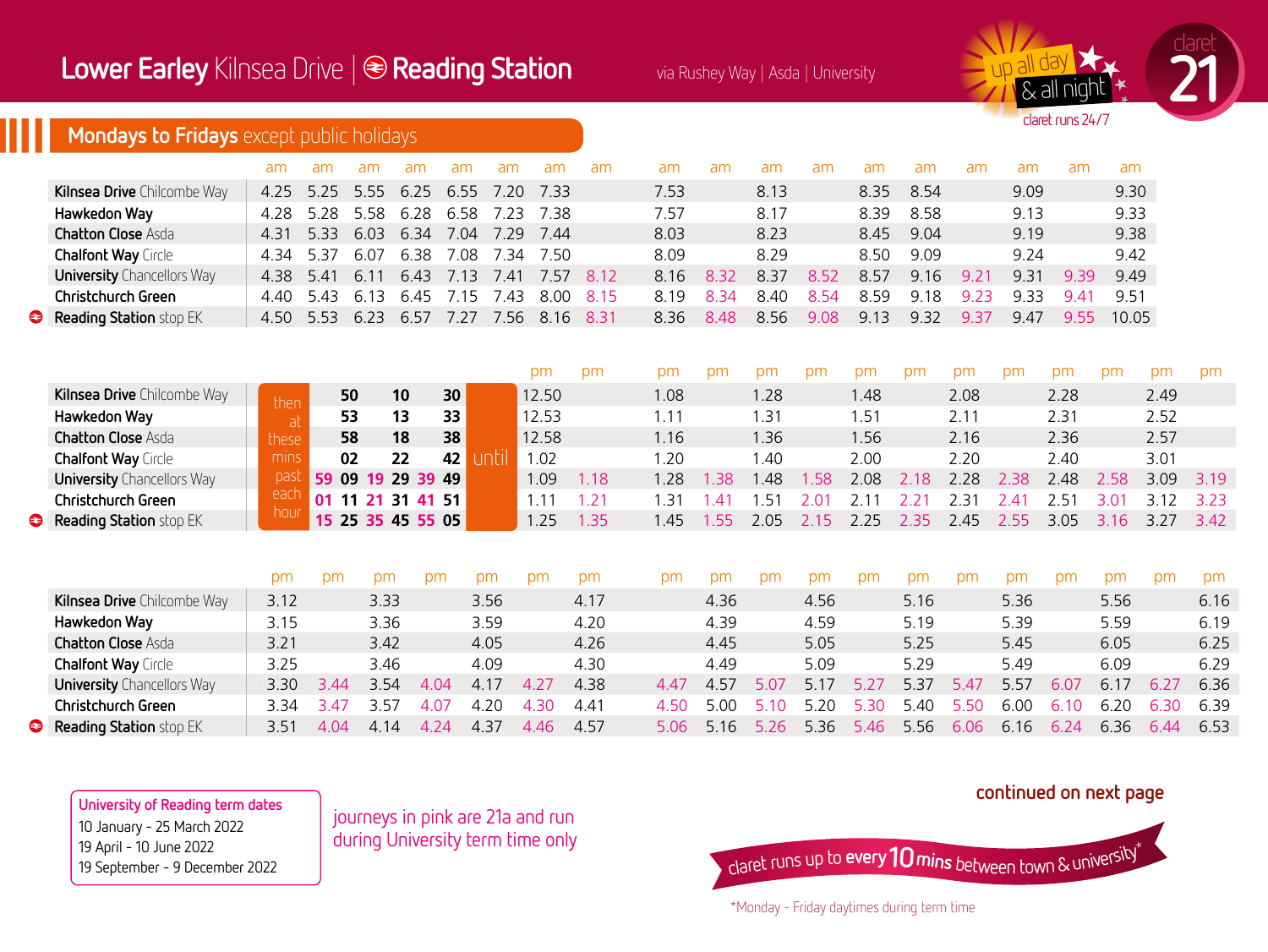

#### **Mondays to Fridays** except public holidays continued

|                                    | рm        | рm        | om    | DM        | DIII       | рm       | pm            | m        | рm               | pn | рm    | рm            | рm |       |                               | am                                           | am   | am        | am      |
|------------------------------------|-----------|-----------|-------|-----------|------------|----------|---------------|----------|------------------|----|-------|---------------|----|-------|-------------------------------|----------------------------------------------|------|-----------|---------|
| <b>Kilnsea Drive</b> Chilcombe Way |           | 6.36 7.00 | 7.30  | 8.00 8.26 |            |          | 8.56          |          | 9.25             |    | 9.55  |               |    |       |                               | 10.25 10.55 11.25 11.55 12.25 1.25 2.25 3.25 |      |           |         |
| Hawkedon Way                       | 639       | 7.03      | 7.33  | 8.03 8.29 |            |          | 8.59          |          | 9.27             |    | 9.57  |               |    |       | 10.27 10.57 11.27 11.57 12.27 |                                              | 1 27 |           | 227 327 |
| <b>Chatton Close Asda</b>          | 6.44 7.07 |           | 7.37  | 8.07 8.33 |            |          | 9.03          |          | 9.31             |    | 10.01 |               |    |       | 10.31 11.01 11.31 12.01       | 12 31                                        | 1 31 | 2 31 3 31 |         |
| <b>Chalfont Way Circle</b>         | 6.48      |           | 7 41  | 8.11      | <b>837</b> |          | 9.07          |          | 9.35             |    | 10.05 |               |    |       |                               | 10.34 11.04 11.34 12.04 12.34                | 1 34 | 234334    |         |
| <b>University</b> Chancellors Way  |           | 6.55 7.18 | 7.48  | 8.17      | 8.43       | 9.08     | $9.13$ (9.35) |          | 9.40             |    | 10.10 | 1034          |    |       |                               | 10.39 11.09 11.40 12.10 12.40 1.40 2.40 3.40 |      |           |         |
| Christchurch Green                 | 6.58 7.20 |           | 7 50. | 8.19      | 845        | . 9. 1O. | $9.15$   9.37 |          | 9.42             |    | 10.12 | $10.36$ 10.41 |    | 11 11 |                               | 11.42 12.12 12.42 1.42 2.42 3.42             |      |           |         |
| Reading Station stop EK            | 7.12 7.34 |           | 8.04  | 8.33      | 8.58       |          | 9.28          | l 9.50 l | $9.55$ $ 10.20 $ |    | 10.25 | [10.47]       |    |       | 10.52 11.22 11.51 12.21       | 12.51                                        | 1.51 | 2.51      | 3.51    |

These journeys run Friday nights only during term time.

journeys in pink are 21a and run during University term time only

**University of Reading term dates** 10 January - 25 March 2022 19 April - 10 June 2022 19 September - 9 December 2022

<sup>c</sup>lare<sup>t</sup> <sup>r</sup>un<sup>s</sup> <sup>u</sup><sup>p</sup> <sup>t</sup><sup>o</sup> **<sup>e</sup>very10min<sup>s</sup>** <sup>b</sup>etwee<sup>n</sup> <sup>t</sup>own&university\*